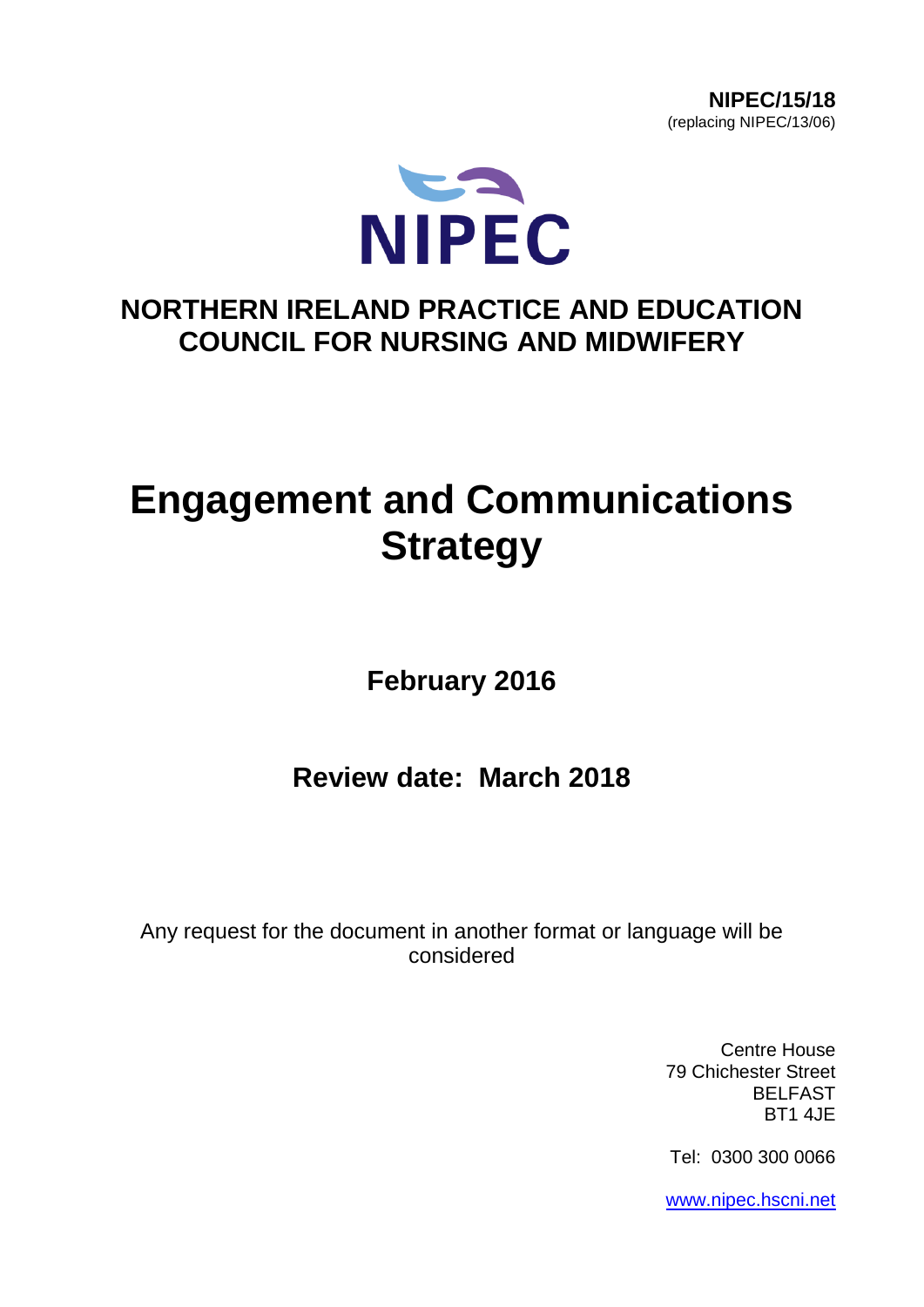# **Introduction**

NIPEC's core business is clearly laid out and reported on within our Corporate and Business Plans and our Quality and Annual Reports<sup>1</sup>. These documents reflect how we will continue to communicate, engage, involve and collaborate in partnership with our stakeholders<sup>2</sup> that will assist in supporting the improvement of standards of practice, education and professional development of nurses and midwives.

This Strategy, which describes the values and principles governing our external and internal communication and engagement activities and the communication tools we will use, should be read in conjunction with our corporate documents.

#### **Our engagement and communication goal**

Good communication and engagement is essential in supporting our aim for openness and transparency and our communications approach will reflect the core values of our organisation in how we work and how we engage with our internal and external stakeholders.

Effective communication with our internal and external stakeholders is important in ensuring they are aware of, engage with, understand our role and are supportive of our organisation and our objectives. We will work in partnership with our stakeholders in an innovative and accountable way demanding excellence in everything that we do.

#### **Aim**

Our overall aim is to deliver effective communication and engagement that is accurate, timely, relevant and reliable through a range of appropriate methods and formats which support the delivery of the strategic objectives detailed in our corporate documents.

The core aims of this strategy are to:

- be proactive in engaging, communicating with our internal and external stakeholders;
- strengthen our relationships with all our stakeholders;
- maintain and enhance our profile and strengthen our identity with registrants and within the health and social care sector; and
- ensure that communication is co-ordinated and focused to meet the needs of our stakeholders.

We will also strive to achieve an organisational culture where our:

- staff are valued, informed, educated/developed, engaged and supported in their communication activities;
- policies, strategies and decisions are communicated in an open, accurate and timely fashion; and
- reputation as an employer and service provider is highly regarded by staff, nurses and midwives and other key stakeholders.

<sup>-</sup>1 From herein, these will be referred to as our Corporate documents

 $2$  Please refer to our Stakeholder Map on page 4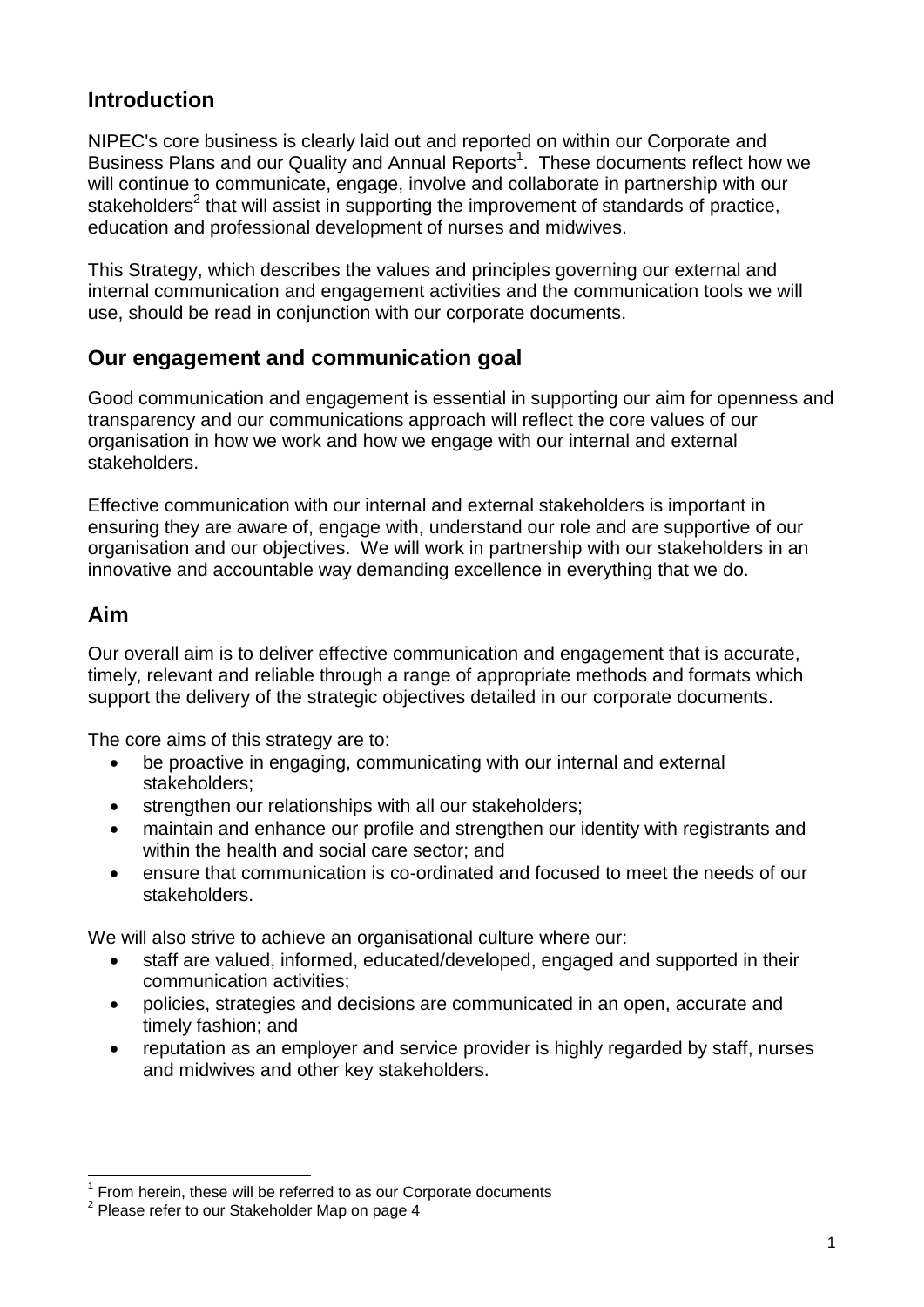# **Strategic context**

NIPEC was established in 2002, as an Arm's Length Body (ALB) which undertakes commissioned and non-commissioned work on behalf of the Department of Health, Social Services and Public Safety, its sponsoring body, and other statutory organisations.

NIPEC is strategically and appropriately placed to translate regional direction and policy into practice. Due to its core functions and the strategic positioning and breadth of its stakeholder base, NIPEC is well placed to create high quality innovative solutions which aim to support employers as well as nursing and midwifery staff, enhance professional practice and, in turn, facilitate the delivery of safe, effective and person-centred care.

As outlined in our corporate documents, our key strategic objectives are to promote:

- high standards of practice among nurses and midwives
- high standards of education and learning for nurses and midwives
- professional development of nurses and midwives

and provide:

- guidance on the best practice for nurses and midwives
- advice and information on matters relating to nursing and midwifery.

#### **Our values**

Our values, which underpin everything we do at NIPEC, are to:

- act at all times with integrity and transparency
- be accessible to individuals and interested organisations
- be accountable to the public and our stakeholders
- be open-minded and creative in our approach to our work.
- provide leadership that will have a positive impact on the nursing and midwifery professions
- promote a culture of equality and diversity
- work in partnership with our stakeholders

#### **Situational analysis**

When NIPEC was established under Chapter 9, Section 2(1) of the Health and Personal Social Services Act (Northern Ireland) 2002, it was set up as a successor body to the National Board for Nursing Midwifery and Health Visiting for NI (NBNI). The functions of NIPEC are different to that of the NBNI as set in legislation and detailed in other corporate documents.

NIPEC's initial aim was to establish and strengthen its role through the configuration of robust communication and partnership arrangements. This was done formally through a *'Memorandum of Understanding'* with a number of statutory bodies. This early communication arrangement enabled NIPEC to assist with the improvement of the quality of care by supporting professional development of nurses and midwives through various evidence based methods.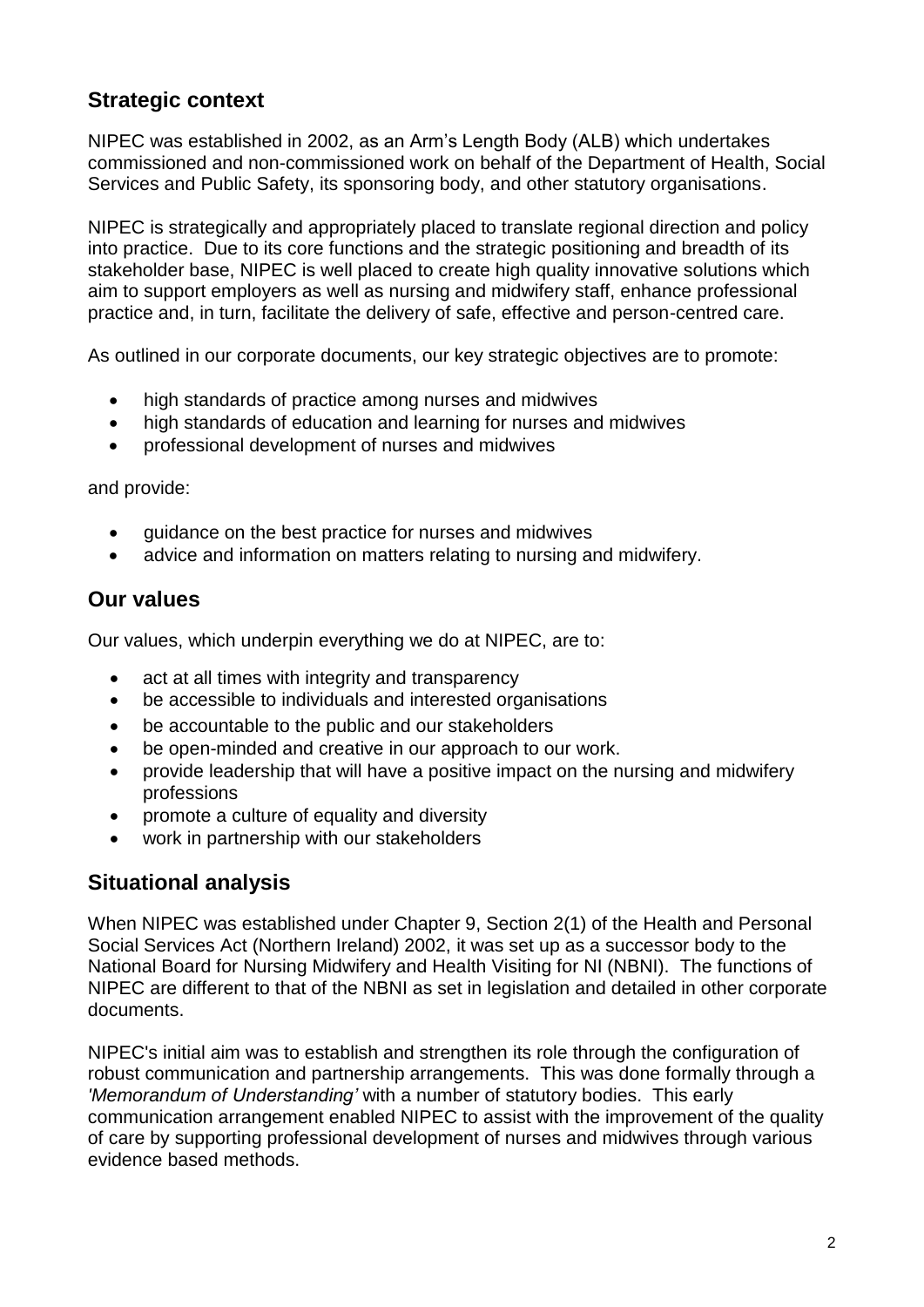In the last number of years we have actively enhanced our engagement and communication processes and partnership arrangements to accomplish its statutory functions. For example, we hold an annual stakeholder event and established our PPI e-Forum in 2014.

As Health and Social Care Services continue to evolve, our mission statement has been revised to reflect this:

*The Northern Ireland Practice and Education Council (NIPEC) aims to improve standards of practice, education and professional development of nurses and midwives to facilitate their delivery of safe, effective and person-centred care (2013).*

In addition to the change of its mission statement, the growth and transparency of our core business is demonstrated through its various websites:-

- [www.nipec.hscni.net](http://www.nipec.hscni.net/)
- [www.nipecportfolio.hscni.net](http://www.nipecportfolio.hscni.net/)
- mini websites at<http://www.nipec.hscni.net/minisites.htm>
- [www.nipec.org](http://www.nipec.org/)

#### **Our reputation**

NIPEC's reputation is shaped through its mission and values. The outcomes of its core business is monitored and evaluated as described within the Indicators for Success section on page 8. We pay careful attention as to how NIPEC is perceived by all of its stakeholders and values their input, views and opinions on all of our work. Therefore, the management of and interaction with, stakeholders is very important as illustrated in figure 1 below:



**Figure 1: Components of Reputation**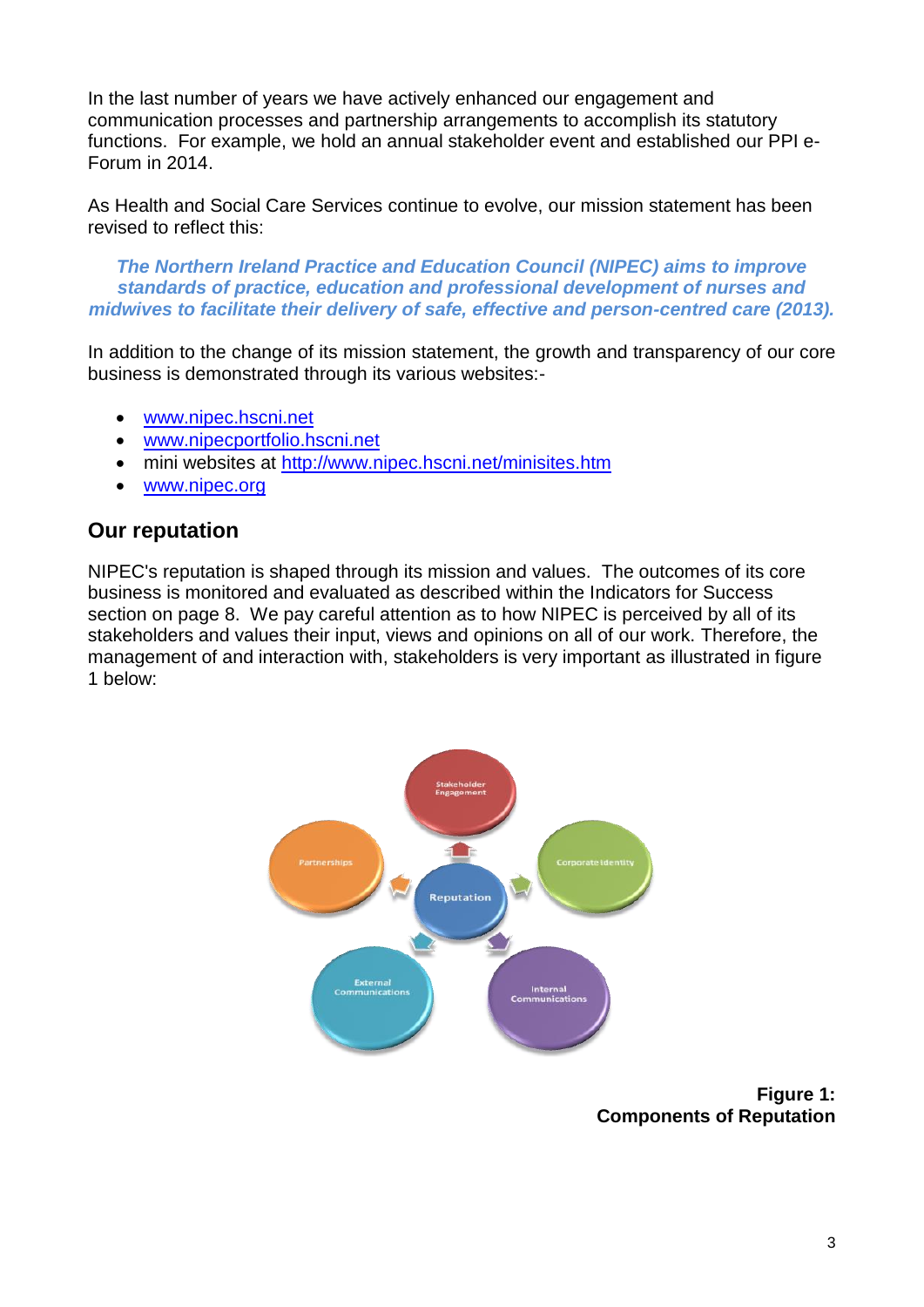# **Our stakeholders**

The importance of engaging, involving, communicating and working with our stakeholders, internal and external, is central to this strategy and to the work we do. The stakeholder map in figure 2 has been developed to illustrate the breadth of our stakeholders, but as we operate in a dynamic environment, it will be kept under review and amended to reflect any changes as these are identified.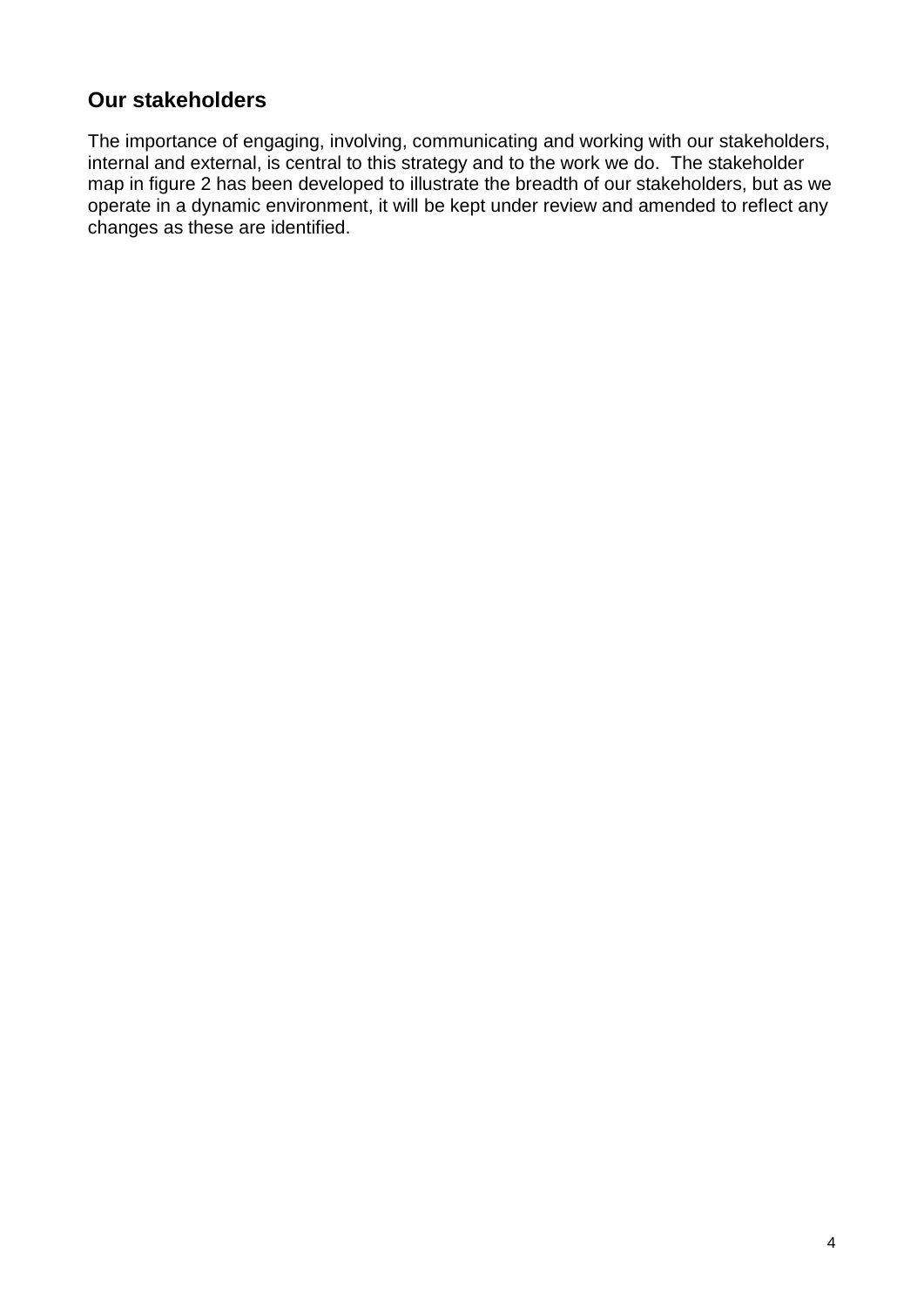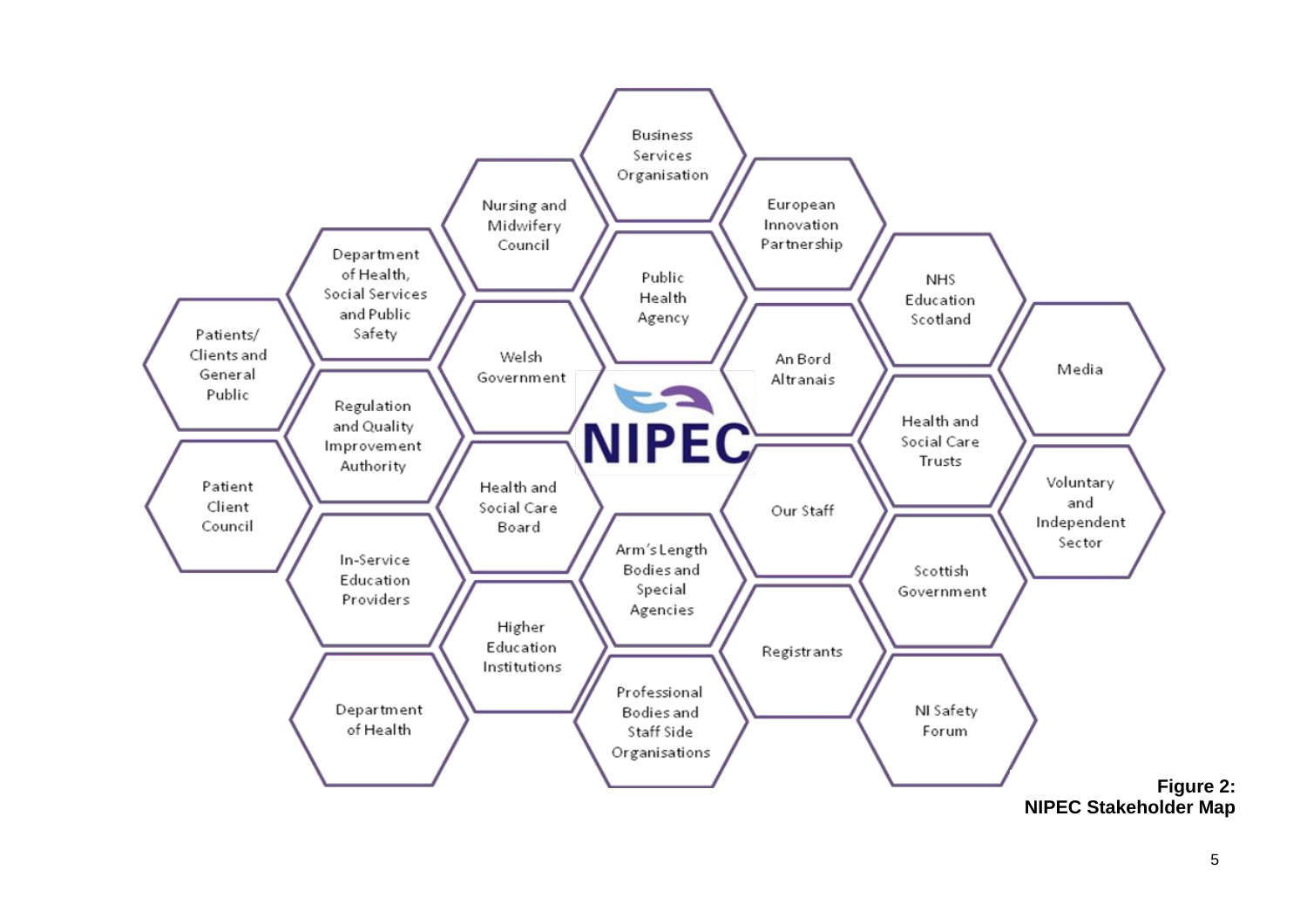# **Our staff**

Our staff are our greatest asset and one we wish to continue to involve, engage, empower, develop and support as they assist the organisation in achieving NIPEC's quality, strategic and business objectives. All staff should feel they are kept informed, valued and have the opportunity to influence the planning and decision making process within the organisation. It is anticipated that well informed and motivated staff will be better placed to contribute to the effectiveness of our organisation and actively participate in the improvement of our services. We will strive to create a working environment which actively encourages open and honest communication, which is two-way and responsive to feedback, to ensure we listen, learn and take appropriate action.

# **Our approach to engagement and communication**

In undertaking the various engagement and communication activities described in this strategy, we will apply the following principles:

- To be open and transparent in the conduct of our business.
- To ensure timely, accurate and relevant communications.
- To ensure consistent messages through the use of established corporate communication mechanisms.
- To widen access to our work by communicating in the appropriate language and format for the target audience.
- To encourage involvement, dialogue and feedback.
- To support staff in gaining the skills necessary to communicate well.
- To listen and respond to incoming communications with the aim of continuously improving.

In addition, we will take a number of factors into consideration when planning internal and external engagement and communication, including the target audience and their level of need and the range of method and type of communication required, ensuring this meets the intended purpose and takes account of the equality legislation and any identified impact on equality of opportunity.

In recent years, we have developed communication plans for specific work-streams and projects which are tailored to reflect the nature of the work being undertaken as well as the communication needs of those we wish to involve and communicate with throughout the lifetime of the project.

This strategy should also be read in conjunction with our Public Involvement Strategy which outlines how NIPEC aims to inform, establish accountability and credibility, build good relationships and seek feedback from its stakeholders.

#### **External engagement and communication**

We will use a range of methods to encourage an open dialogue with external stakeholders, including:

**Business, Governance and Accountability meetings** with our sponsoring branch (the Chief Nursing Office at the Department of Health, Social Services and Public Safety), other ALBS and special Agencies, HSC Trusts, Health and Social Care organisations, the voluntary, independent and private sector, the education institutions, the Business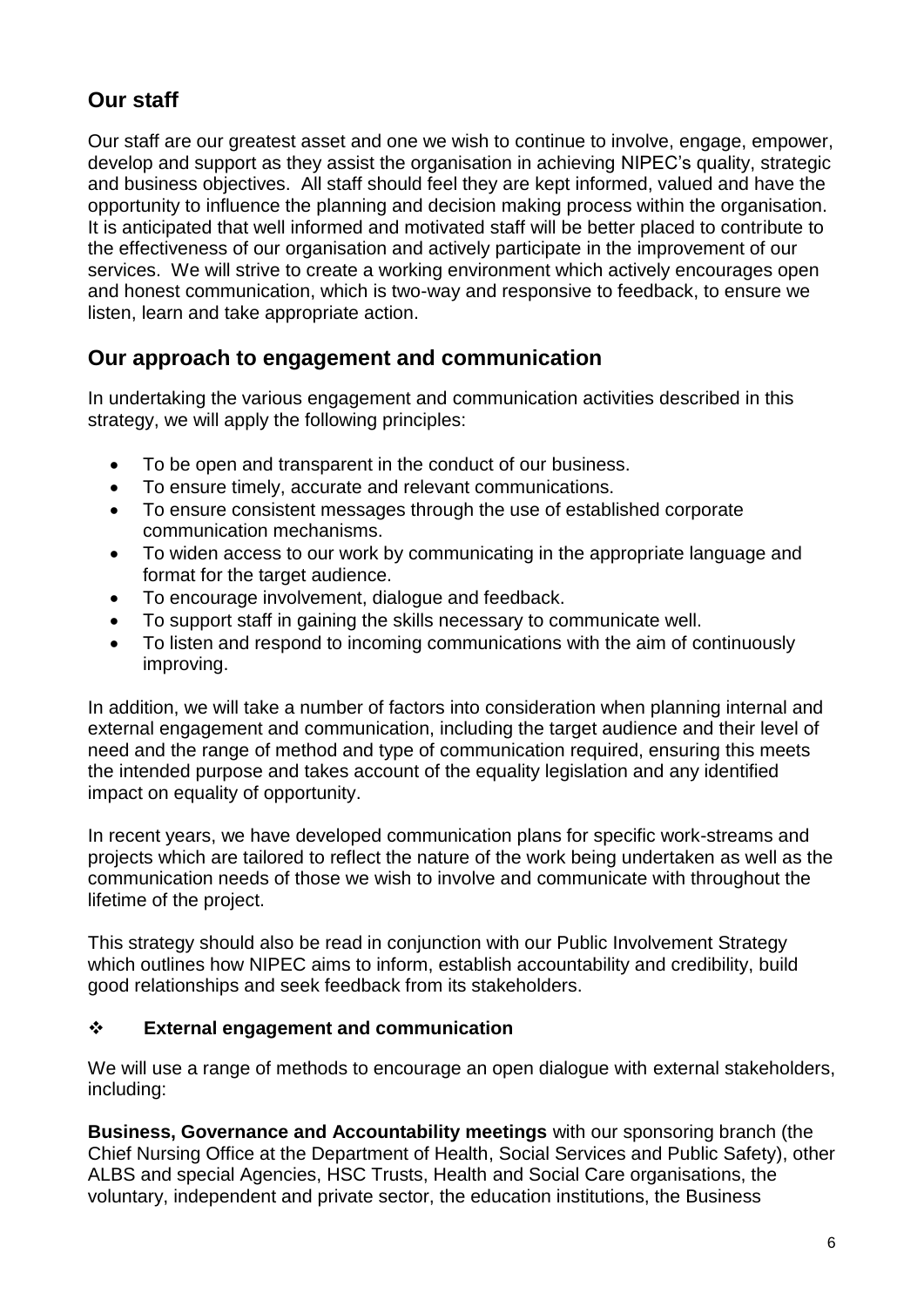Services Organisation and other key stakeholders, such as the NMC and those across the devolved UK administrations. This is important in ensuring the role and responsibilities of NIPEC is fully understood and in influencing, developing and maintaining working partnerships and relationships which support NIPEC as an organisation and ultimately the nursing and midwifery workforce.

**Corporate publications** and **information** will ensure we provide accurate and accessible information to stakeholders on our role, and the quality and function of our activities. We will ensure that this information is provided in a cost effective way and in plain, jargon free language. Our corporate guidance on the development and production of information will assist in ensuring this follows a consistent style and format, and where requested, we will make every effort to provide information in an alternative format and language.

**Media communication** will include press releases as and when appropriate and the notification of Council meetings in the regional press at the start of the financial year and on our website prior to each meeting. NIPEC related news stories will be communicated through stakeholder organisations, where appropriate, and we will support the sharing of relevant and topical news with external stakeholders as appropriate.

All media enquiries should be directed to and responded to through either the Chief Executive or the Head of Corporate Services. Any member of staff who is contacted directly by the media should not make any comment or statement. Journalists/ photographers/camera crews will not be permitted access to NIPEC premises without the prior agreement of the Chief Executive.

**Internet**, whilst not universally accessible to all stakeholders, our main website and other mini-websites are seen as a valuable communication tool. These are constantly monitored and developed to ensure their content provides accurate and up to date information about our activities, plans and strategies and on our activities and workstreams. Our Publication Scheme will outline the types of information we hold and how members of the public can access these. Within our website, we have developed an enquiry e-mail system for capturing general queries from individuals and external stakeholders.

We also use Facebook, Twitter, YouTube and Survey Monkey as a means of engaging and communicating with the wider public and in particular with individual nursing and midwifery registrants and a separate protocol on how this is used, maintained and monitored has been developed.

**Stakeholder Events** are held annually to engage with, listen to and elicit the views of our stakeholders so their needs and ideas contribute to shaping what we do and inform our Corporate and Business Plans. In addition, **Focus Groups** are established as and when required to gather information and/or explore potential feasible options relating to specific workstreams and activities. The membership of focus groups is voluntary and can comprise of nurses and midwives, members of the public and/or their representatives, and health related voluntary and charity organisations.

**PPI e-Forum** was established in 2014/15 with the aim of providing a mechanism of engagement with service users and carers in relation to our workstreams, projects and initiatives. A password protected member's area on our website has been developed to allow access to information and updates and provide feedback. Members of our e-Forum are also invited to our stakeholder events and conferences. Through engagement and involvement of the members of our e-Forum, NIPEC ensures that its workstreams remain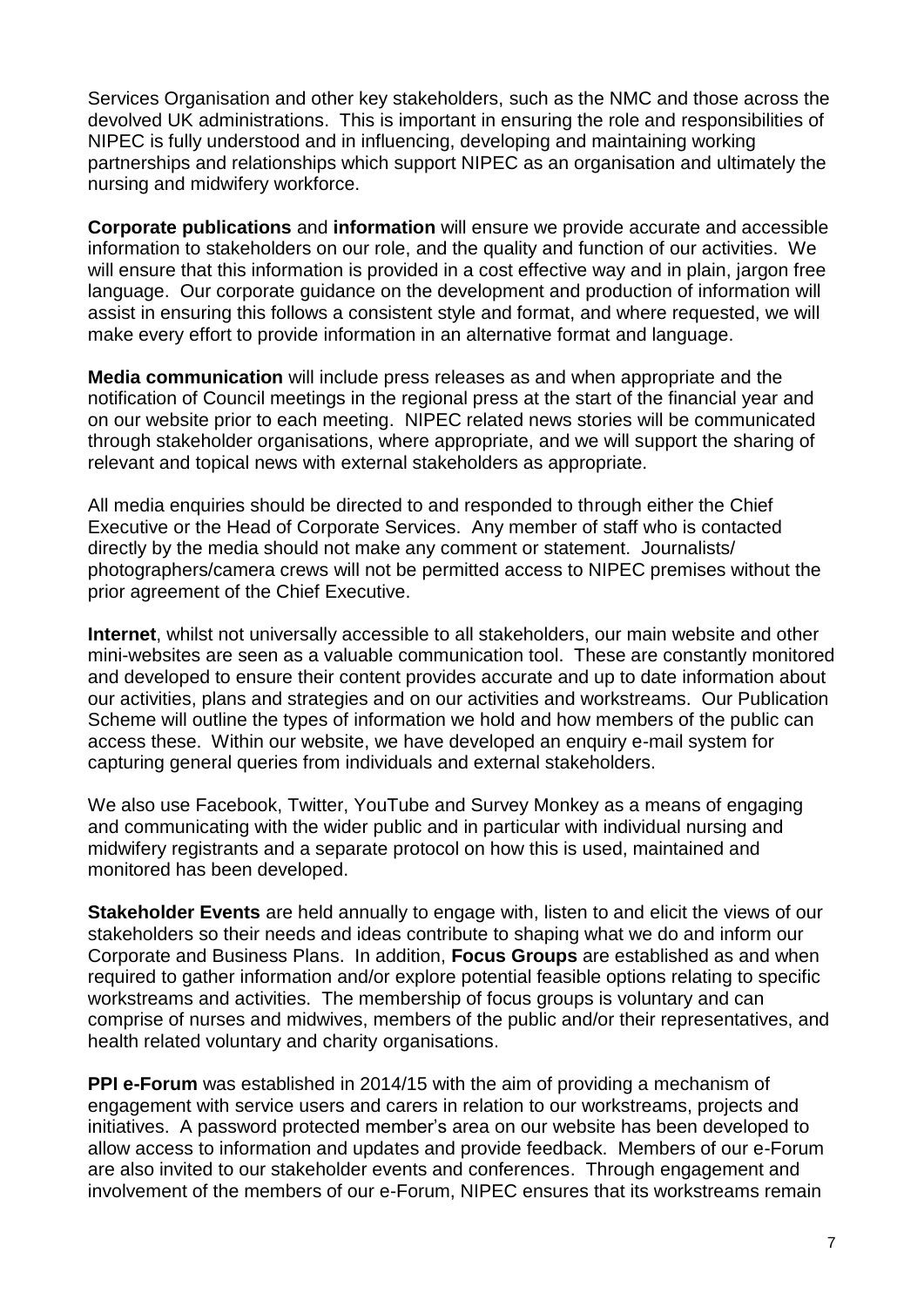informed by the desires of the public of Northern Ireland, whom nurses and midwives provide care and services to.

**Communiques** and **Newsletters** are used to update nurses and midwives, project groups and stakeholders on progress of a particular work-stream or project.

**Bulletin Board** can be established within our main website or one of the mini-websites, to assist in the transfer of information, ideas and updates within working groups set up for specific workstreams. This enables working group members to communicate and input comments on proposed issues within a secure environment.

**Professional networks** and **events** are important ways of engaging and communicating with multi-professional colleagues and organisations on a range of issues relating to nursing and midwifery practice, education or policy. We will work with external stakeholders to ensure there is a coherent and coordinated approach to communicating key messages to the nursing and midwifery registrant, the media and the wider public.

**Roadshows** and **Information/Awareness Sessions** are organised for specific projects or work-streams where there is a need for extensive engagement with nurses and midwives over a prolonged period. For example, a new standard or regulatory requirement for nurses and midwives.

**Council meetings** are open to the public and we actively publicise when these will take place and encourage attendance by the nursing and midwifery profession and members of the general public. We will ensure that all relevant papers are made available to those attending our Council meetings and the agenda and minutes published on our website following the meeting.

**SCAN (S**enior Nurse/Midwife **C**urrent **A**wareness from **N**IPEC**)** is a monthly publication providing executive and senior nurses and midwives with a brief update about local, regional, national and international topics of interest, major publications and articles, new policies and strategies, and major events/initiatives. It also provides an update on NIPEC projects or resources which have been launched or are available for use, the web links to access them and contact details for the lead Senior Professional Officer at NIPEC.

#### **Internal communication**

To ensure effective internal communication a wide range of channels and methods will be used to communicate with our Council lay and professional members, staff, and representatives of staff and professional organisations, including:

**Staff induction** ensures new members of staff are provided with information on our various communication channels in use and the aims of this strategy.

**Team and staff meetings**, and on occasion, **team effectiveness events**, provide an opportunity for sharing and updating on key issues and developments, and ensure the cascade of information from NIPEC Council, the Chief Executive and the Business Team and, as appropriate, any other relevant groups.

**E-mail** is used to send key messages to 'all staff' and enable staff to obtain core information on our organisation as well as other relevant documentation via our IT server.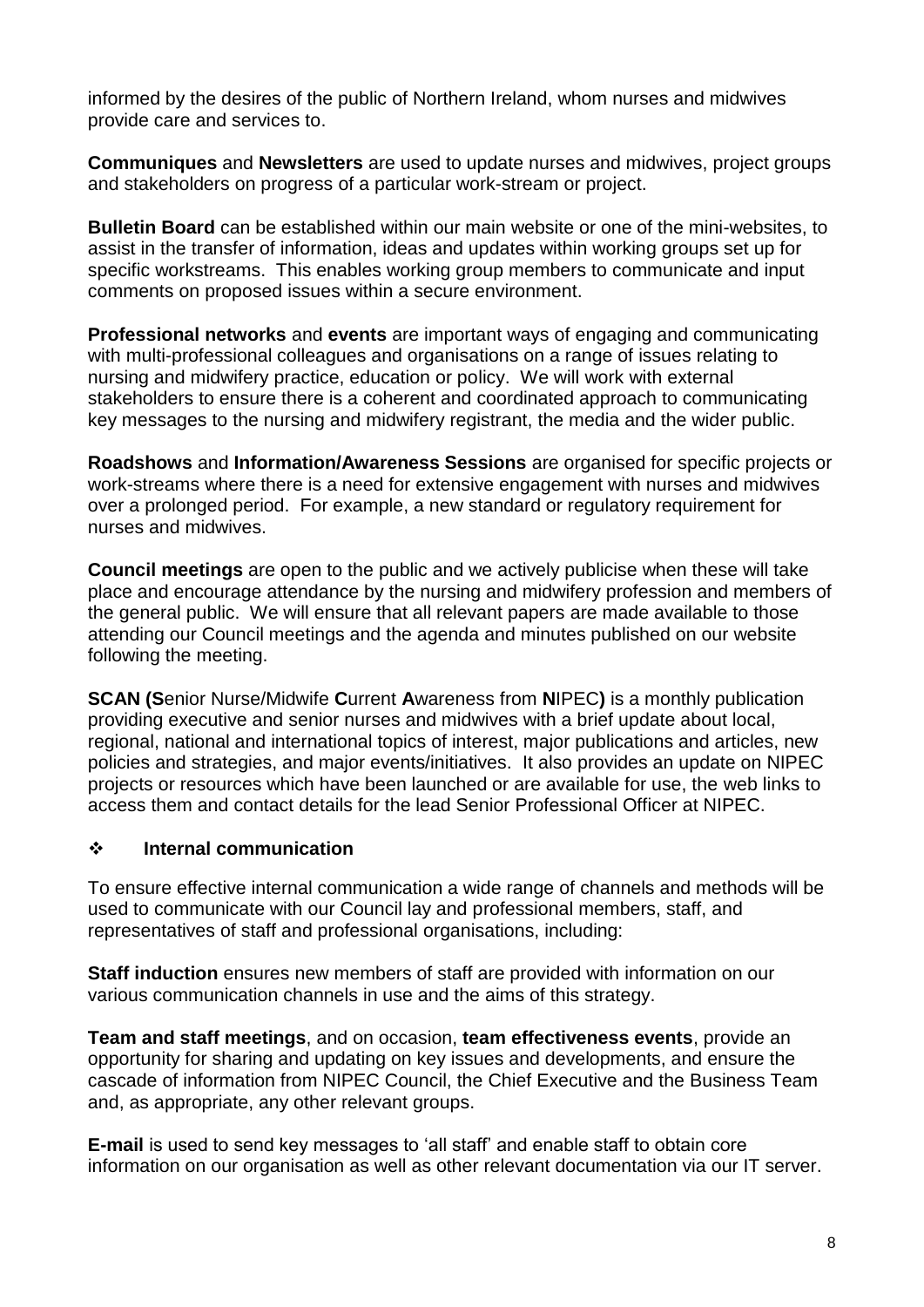We will ensure that staff are aware of and adhere to the e-mail policy and etiquette guidelines

**One-to-one meetings** with individual members of staff are essential and offer an opportunity for communicating, checking understanding and allowing for two-way communication. These meetings include performance and development review meetings between individual members of staff and their line manager, enabling individuals to be clear about their role and contribution to the organisation's aims and business objectives, as well as identifying their training and development needs.

**Notice Boards** are used to display staff notices, newsletters, media releases, information relating to issues within the HSC and relevant and appropriate health and social care events

**Circulation of written information**, such as journal articles and updates from health organisations, literature searches, electronic newsletters from external organisations and NIPEC reports and publications are examples of how we keep professional and corporate staff informed of nursing and midwifery and wider health related issues.

**Staff Suggestion Box** is available to all staff as a means of raising issues in a confidential and anonymous way.

# **Accessing our information**

We are committed to making our information as accessible as possible and to promoting meaningful engagement with our stakeholders. We will strive to provide our information in as wide a range of methods as possible to meet the needs of all our stakeholders.

Where reasonably practicable, our documents can be made available, on request, in an alternative format, Easy Read, Braille, audio formats (CD, mp3 or DAISY), large print or in a minority language to meet the needs of those for whole English is not their first language.

# **Equality and Human Rights Screening**

This strategy has been screened for equality implications as required by Section 75 and Schedule 9 of the Northern Ireland Act 1998. Equality Commission guidance states that the purpose of screening is to identify those policies which are likely to have a significant impact on equality of opportunity so that greatest resources can be devoted to these.

A copy of the screening document can be viewed at

<http://www.hscbusiness.hscni.net/services/2166.htm> and will be provided as hard copy on request.

Using the Equality Commission's screening criteria, no significant equality implications have been identified. The strategy will therefore not be subject to an equality impact assessment.

Similarly, this strategy has been considered under the terms of the Human Rights Act 1998, and was deemed compatible with the European Convention Rights contained in the Act.